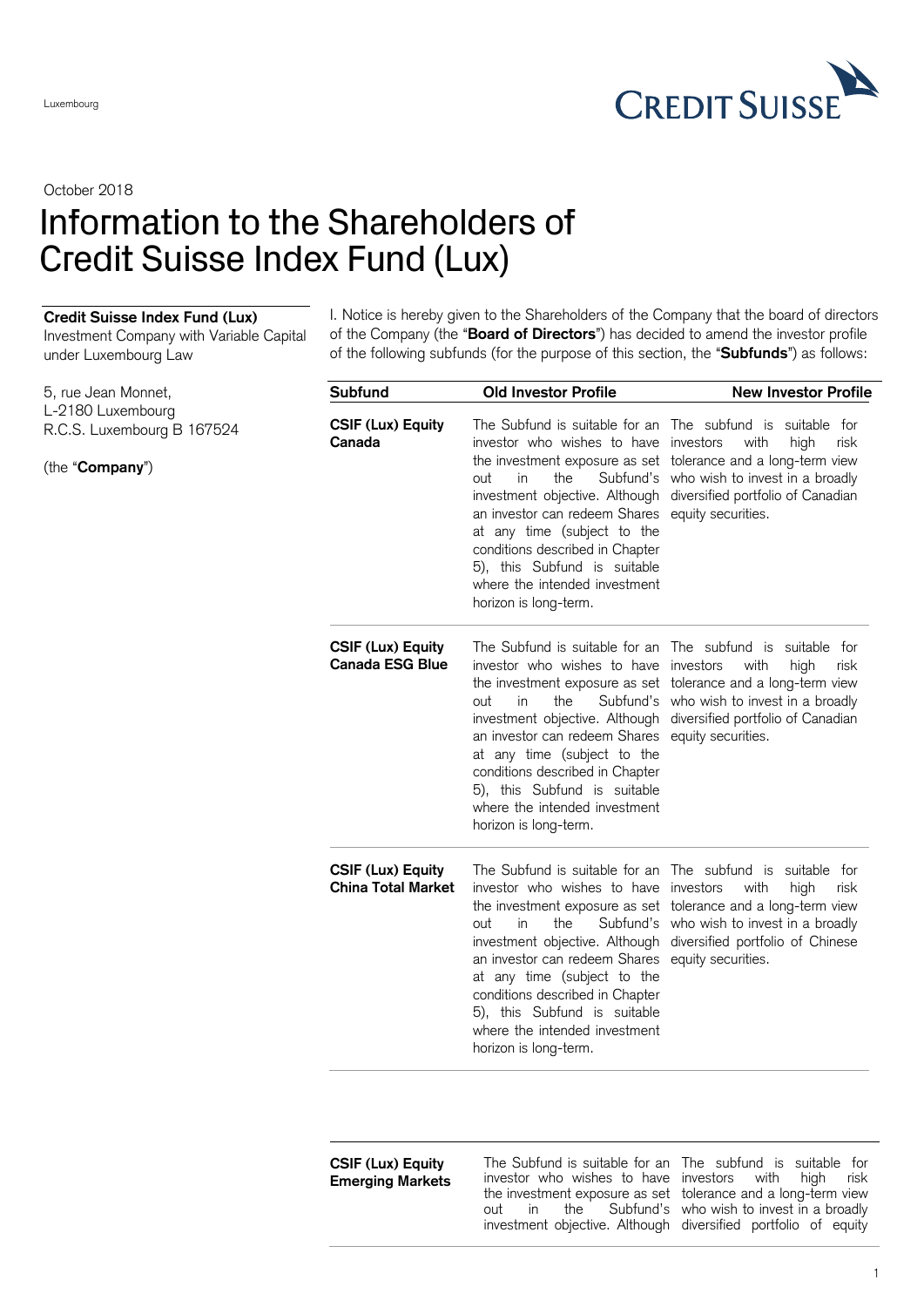|                                                                                  | an investor can redeem Shares securities<br>at any time (subject to the<br>conditions<br>described<br>$\mathsf{I}$<br>Chapter 5), this Subfund is<br>suitable where the intended<br>investment horizon<br>long-<br>IS<br>term.                                                                                                                                                                             | within<br>emerging<br>markets                                                                                                                                                                                                                     |
|----------------------------------------------------------------------------------|------------------------------------------------------------------------------------------------------------------------------------------------------------------------------------------------------------------------------------------------------------------------------------------------------------------------------------------------------------------------------------------------------------|---------------------------------------------------------------------------------------------------------------------------------------------------------------------------------------------------------------------------------------------------|
| <b>CSIF (Lux) Equity</b><br><b>Emerging Markets</b><br><b>ESG Blue</b>           | The Subfund is suitable for an<br>investor who wishes to have<br>the investment exposure as set<br>Subfund's<br>out<br>in.<br>the<br>investment objective. Although<br>an investor can redeem Shares<br>at any time (subject to the<br>conditions<br>described<br>in<br>Chapter 5), this Subfund is<br>suitable where the intended<br>investment horizon<br>is long-<br>term.                              | The subfund is suitable for<br><i>investors</i><br>with<br>high<br>risk<br>tolerance and a long-term view<br>who wish to invest in a broadly<br>diversified portfolio of equity<br>securities<br>within<br>emerging<br>markets.                   |
| <b>CSIF (Lux) Equity</b><br><b>Emerging Markets</b><br><b>Fundamental</b>        | The Subfund is suitable for an<br>investor who wishes to have<br>the investment exposure as set<br>Subfund's<br>out<br>in.<br>the<br>investment objective. Although<br>an investor can redeem Shares<br>at any time (subject to the<br>conditions<br>described<br>in<br>Chapter 5), this Subfund is<br>suitable where the intended<br>investment horizon is long-<br>term.                                 | The subfund is suitable for<br>with<br><i>investors</i><br>high<br>risk<br>tolerance and a long-term view<br>who wish to invest in a broadly<br>diversified portfolio of equity<br>securities<br>within<br>emerging<br>markets.                   |
| <b>CSIF (Lux) Equity</b><br><b>Emerging Markets</b><br><b>Minimum Volatility</b> | The Subfund is suitable for an<br>investor who wishes to have<br>the investment exposure as set<br>Subfund's<br>out<br>in<br>the<br>investment objective. Although<br>an investor can redeem Shares<br>at any time (subject to the<br>conditions<br>described<br>in<br>Chapter 5), this Subfund is<br>suitable where the intended<br>investment horizon is long-<br>term.                                  | The subfund is suitable for<br>with<br>investors<br>high<br>risk<br>tolerance and a long-term view<br>who wish to invest in a broadly<br>diversified portfolio of equity<br>securities<br>within<br>emerging<br>markets.                          |
|                                                                                  | CSIF (Lux) Equity EMU The Subfund is suitable for an<br>investor who wishes to have<br>the investment exposure as set<br>out<br>the<br>in<br>investment objective. Although<br>an investor can redeem Shares<br>at any time (subject to the Economic<br>described<br>conditions<br>in.<br>Chapter 5), this Subfund is<br>suitable where the intended<br>investment horizon<br>is long-<br>term.            | The subfund is suitable for<br>investors<br>with<br>high<br>risk<br>tolerance and a long-term view<br>Subfund's who wish to invest in a broadly<br>diversified portfolio of equity<br>securities<br>within<br>Europe<br>Monetary<br>and<br>Union. |
| Blue                                                                             | CSIF (Lux) Equity EMU The Subfund is suitable for an<br>investor who wishes to have<br>the investment exposure as set<br>the<br>Subfund's<br>out<br><i>in</i><br>investment objective. Although<br>an investor can redeem Shares<br>at any time (subject to the Economic<br>conditions<br>described<br>in.<br>Chapter 5), this Subfund is<br>suitable where the intended<br>investment horizon<br>is long- | The subfund is suitable for<br>investors<br>with<br>high<br>risk<br>tolerance and a long-term view<br>who wish to invest in a broadly<br>diversified portfolio of equity<br>securities<br>within<br>Europe<br>and<br>Monetary<br>Union.           |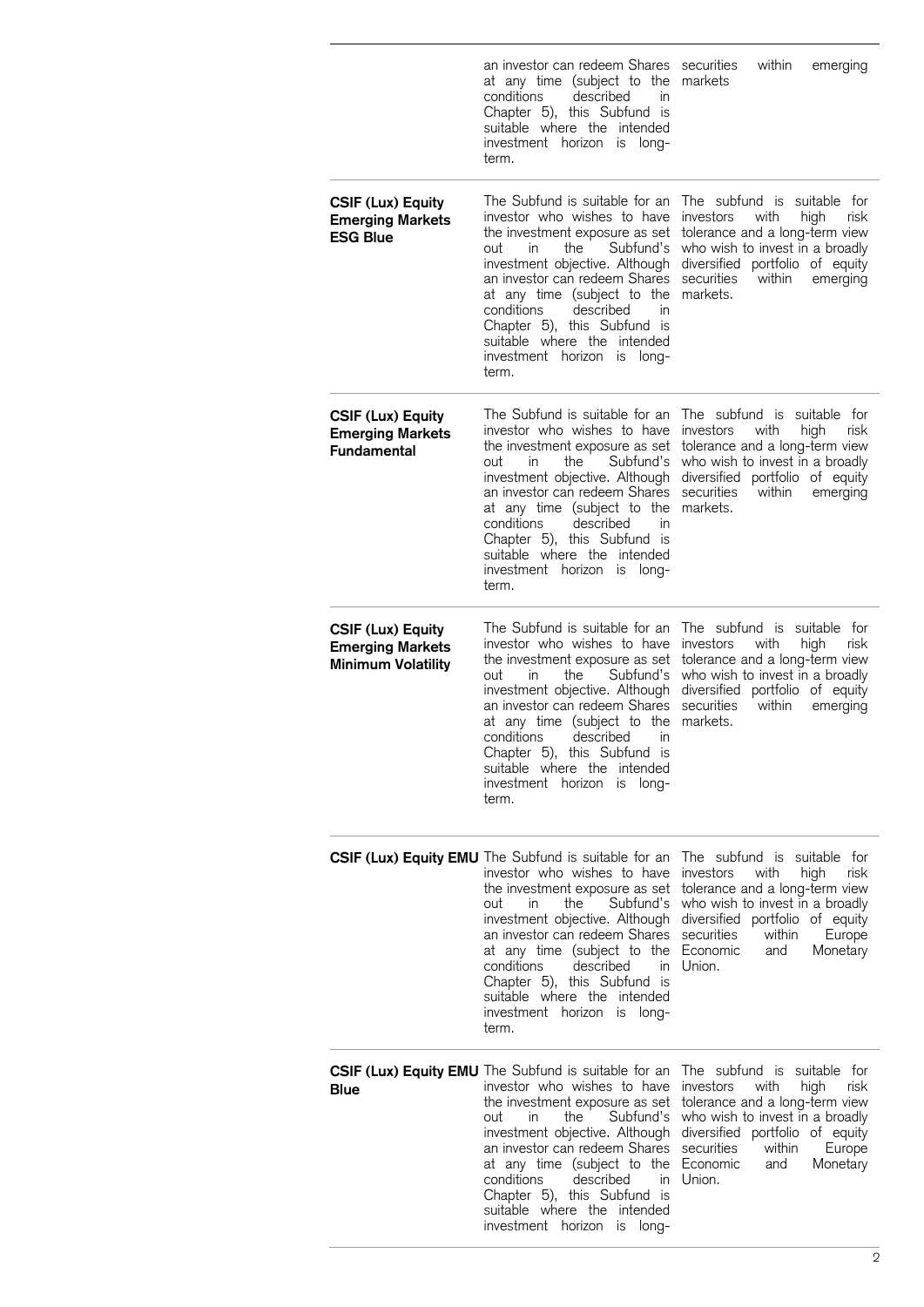|                                                               | term.                                                                                                                                                                                                                                                                                                                                                                                                   |                                                                                                                                                                                                                                                                    |
|---------------------------------------------------------------|---------------------------------------------------------------------------------------------------------------------------------------------------------------------------------------------------------------------------------------------------------------------------------------------------------------------------------------------------------------------------------------------------------|--------------------------------------------------------------------------------------------------------------------------------------------------------------------------------------------------------------------------------------------------------------------|
| <b>ESG Blue</b>                                               | CSIF (Lux) Equity EMU The Subfund is suitable for an<br>investor who wishes to have<br>the investment exposure as set<br>Subfund's<br>out<br>in.<br>the<br>investment objective. Although<br>an investor can redeem Shares<br>at any time (subject to the<br>described<br>conditions<br>in.<br>Chapter 5), this Subfund is<br>suitable where the intended<br>investment horizon<br>is<br>long-<br>term. | The subfund is suitable for<br>investors<br>with<br>high<br>risk<br>tolerance and a long-term view<br>who wish to invest in a broadly<br>diversified portfolio of equity<br>securities<br>within<br>Europe<br>Economic<br>Monetary<br>and<br>Union.                |
| ex Financials                                                 | CSIF (Lux) Equity EMU The Subfund is suitable for an<br>investor who wishes to have<br>the investment exposure as set<br>Subfund's<br>the<br>out<br>in.<br>investment objective. Although<br>an investor can redeem Shares<br>at any time (subject to the<br>conditions<br>described<br>in<br>Chapter 5), this Subfund is<br>suitable where the intended<br>investment horizon is long-<br>term.        | The subfund is suitable for<br>risk<br>investors<br>with<br>high<br>tolerance and a long-term view<br>who wish to invest in a broadly<br>diversified portfolio of equity<br>securities<br>within<br>Europe<br>Economic and Monetary Union<br>excluding financials. |
| <b>Small Cap Blue</b>                                         | CSIF (Lux) Equity EMU The Subfund is suitable for an<br>investor who wishes to have<br>the investment exposure as set<br>out<br>the<br>Subfund's<br>in.<br>investment objective. Although<br>an investor can redeem Shares<br>at any time (subject to the<br>conditions<br>described<br>in<br>Chapter 5), this Subfund is<br>suitable where the intended<br>investment horizon<br>long-<br>IS<br>term.  | The subfund is suitable for<br>risk<br>investors<br>with<br>high<br>tolerance and a long-term view<br>who wish to invest in a broadly<br>diversified portfolio of small<br>cap equity securities<br>within<br>Economic<br>Europe<br>and<br>Monetary Union.         |
| <b>CSIF (Lux) Equity</b><br><b>EURO STOXX Multi</b><br>Premia | investor who wishes to have<br>the investment exposure as set<br>in.<br>the<br>Subfund's<br>out<br>investment objective. Although<br>an investor can redeem Shares<br>at any time (subject to the<br>conditions described<br>in<br>Chapter 5), this Subfund is<br>suitable where the intended<br>investment horizon is<br>long-<br>term.                                                                | The Subfund is suitable for an The subfund is suitable for<br>investors with<br>high<br>risk<br>tolerance and a long-term view<br>who wish to invest in a broadly<br>diversified portfolio of equity<br>securities within Europe.                                  |
| <b>CSIF (Lux) Equity</b><br><b>Europe</b>                     | The Subfund is suitable for an<br>investor who wishes to have<br>the investment exposure as set<br>Subfund's<br>the<br>out<br>in.<br>investment objective. Although<br>an investor can redeem Shares<br>at any time (subject to the<br>conditions described<br>in<br>Chapter 5), this Subfund is<br>suitable where the intended<br>investment horizon is long-<br>term.                                 | The subfund is suitable for<br>with high<br>investors<br>risk<br>tolerance and a long-term view<br>who wish to invest in a broadly<br>diversified<br>portfolio<br>ot<br>European equity securities.                                                                |
| <b>CSIF (Lux) Equity</b><br>Japan                             | The Subfund is suitable for an<br>investor who wishes to have<br>Subfund's<br>out<br>in.<br>the                                                                                                                                                                                                                                                                                                         | The subfund is suitable for<br>investors with<br>high<br>risk<br>the investment exposure as set tolerance and a long-term view<br>who wish to invest in a broadly                                                                                                  |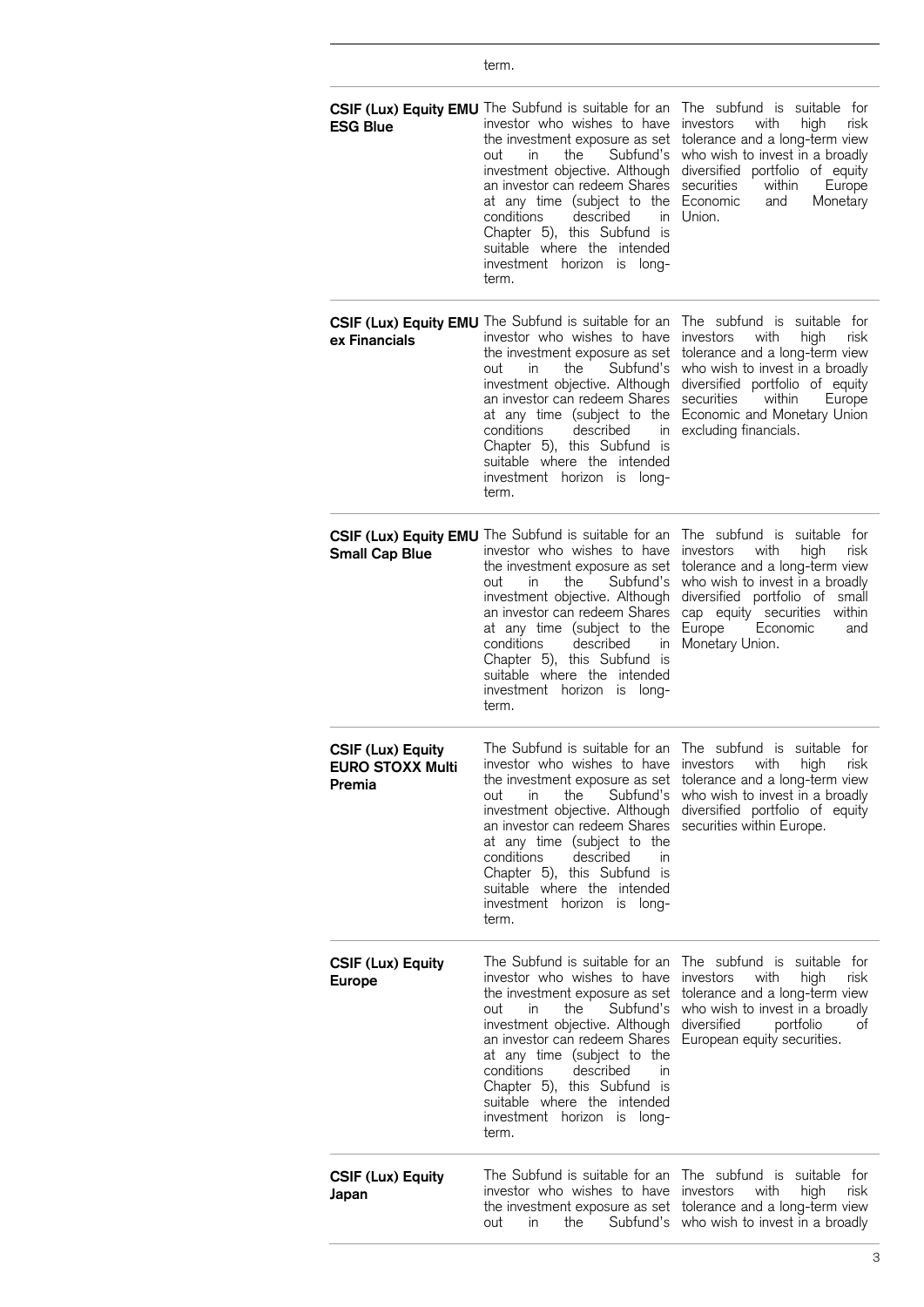|                                                       | an investor can redeem Shares<br>at any time (subject to the<br>conditions<br>described<br>in<br>Chapter 5), this Subfund is<br>suitable where the intended<br>investment horizon is long-<br>term.                                                                                                                                                                                                         | investment objective. Although diversified portfolio of equity<br>securities within Japan.                                                                                                                                   |
|-------------------------------------------------------|-------------------------------------------------------------------------------------------------------------------------------------------------------------------------------------------------------------------------------------------------------------------------------------------------------------------------------------------------------------------------------------------------------------|------------------------------------------------------------------------------------------------------------------------------------------------------------------------------------------------------------------------------|
| <b>CSIF (Lux) Equity</b><br>Japan ESG Blue            | The Subfund is suitable for an<br>investor who wishes to have<br>the investment exposure as set<br>the<br>Subfund's<br>out<br>in<br>investment objective. Although<br>an investor can redeem Shares<br>at any time (subject to the<br>conditions<br>described<br>in<br>Chapter 5), this Subfund is<br>suitable where the intended<br>investment horizon<br>is long-<br>term.                                | The subfund is suitable for<br>investors<br>with<br>high<br>risk<br>tolerance and a long-term view<br>who wish to invest in a broadly<br>diversified portfolio of equity<br>securities within Japan.                         |
| <b>CSIF (Lux) Equity</b><br>North America ESG<br>Blue | The Subfund is suitable for an<br>investor who wishes to have<br>the investment exposure as set<br>Subfund's<br>out<br>the<br><i>in</i><br>investment objective. Although<br>an investor can redeem Shares<br>at any time (subject to the<br>described<br>conditions<br>in<br>Chapter 5), this Subfund is<br>suitable where the intended<br>investment horizon<br>is long-<br>term.                         | The subfund is suitable for<br><i>investors</i><br>with<br>high<br>risk<br>tolerance and a long-term view<br>who wish to invest in a broadly<br>diversified portfolio of equity<br>securities<br>within<br>North<br>America. |
| <b>CSIF (Lux) Equity</b><br>Pacific ex Japan          | The Subfund is suitable for an<br>investor who wishes to have<br>the investment exposure as set<br>Subfund's<br>out<br>the<br><i>in</i><br>investment objective. Although<br>an investor can redeem Shares<br>at any time (subject to the region excluding Japan.<br>conditions<br>described<br>In<br>Chapter 5), this Subfund is<br>suitable where the intended<br>investment horizon<br>is long-<br>term. | The subfund is<br>suitable for<br>investors<br>with<br>high<br>risk<br>tolerance and a long-term view<br>who wish to invest in a broadly<br>diversified portfolio of equity<br>securities within the Pacific                 |
| <b>CSIF (Lux) Equity US</b><br>Blue                   | The Subfund is suitable for an<br>investor who wishes to have<br>the investment exposure as set<br>Subfund's<br>out<br><i>in</i><br>the<br>investment objective. Although<br>an investor can redeem Shares<br>at any time (subject to the<br>conditions<br>described<br>in<br>Chapter 5), this Subfund is<br>suitable where the intended<br>investment horizon is<br>-long<br>term.                         | The subfund is suitable for<br>investors<br>with<br>high<br>risk<br>tolerance and a long-term view<br>who wish to invest in a broadly<br>diversified portfolio<br>of US<br>equity securities.                                |
| <b>CSIF (Lux) Equity US</b><br>ESG Blue               | The Subfund is suitable for an<br>investor who wishes to have<br>the investment exposure as set<br>the<br>Subfund's<br>out<br>in<br>investment objective. Although<br>an investor can redeem Shares<br>at any time (subject to the<br>conditions<br>described<br>in.<br>Chapter 5), this Subfund is                                                                                                         | The subfund is suitable for<br>investors<br>with<br>high<br>risk<br>tolerance and a long-term view<br>who wish to invest in a broadly<br>diversified portfolio<br>of US<br>equity securities.                                |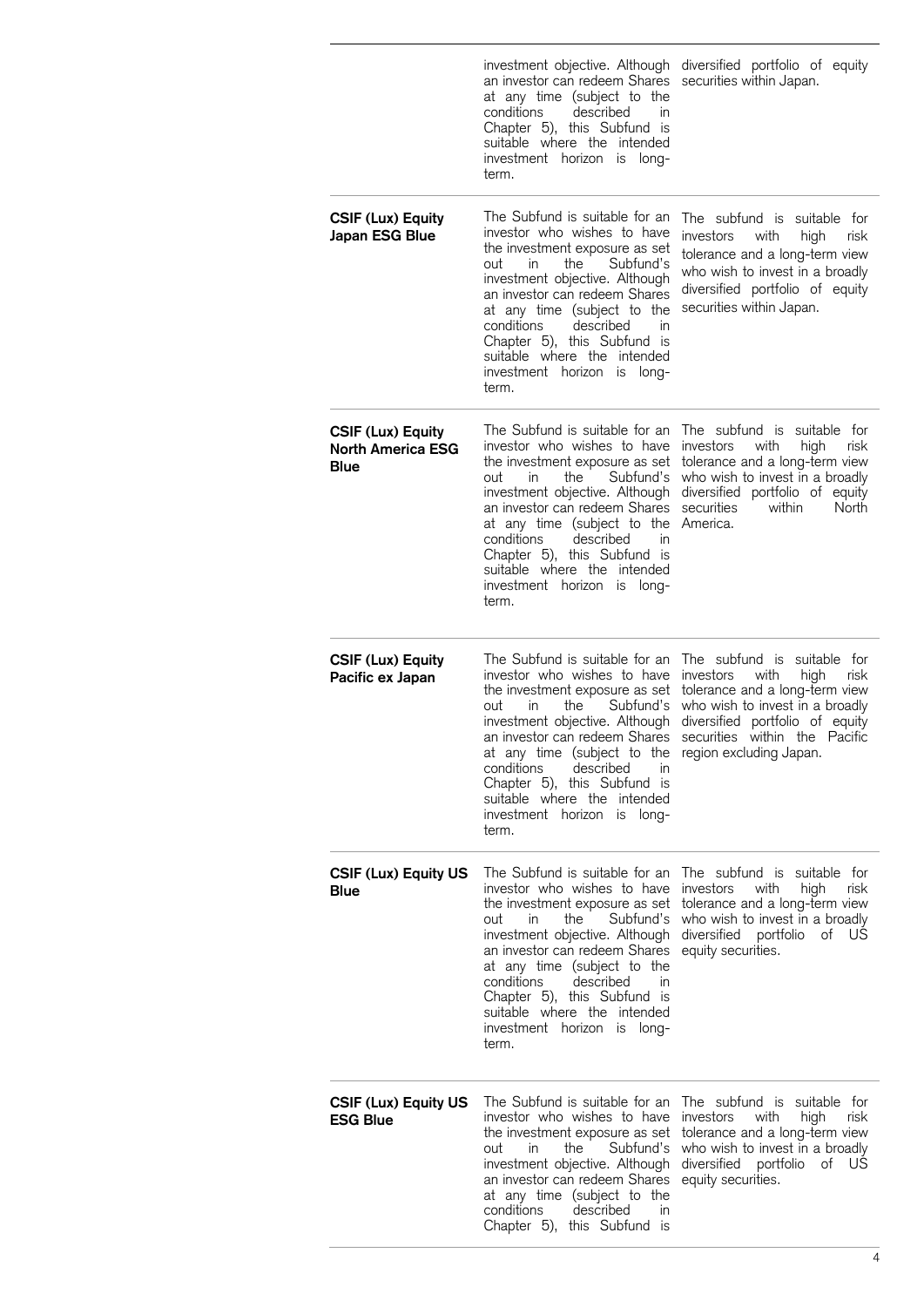|                                                                | suitable where the intended<br>investment horizon<br>is long-<br>term.                                                                                                                                                                                                                                                                                                           |                                                                                                                                                                                         |
|----------------------------------------------------------------|----------------------------------------------------------------------------------------------------------------------------------------------------------------------------------------------------------------------------------------------------------------------------------------------------------------------------------------------------------------------------------|-----------------------------------------------------------------------------------------------------------------------------------------------------------------------------------------|
| <b>CSIF (Lux) Equity</b><br>World                              | The Subfund is suitable for an<br>investor who wishes to have<br>the investment exposure as set<br>out<br>the<br>Subfund's<br>in.<br>investment objective. Although<br>an investor can redeem Shares<br>at any time (subject to the<br>conditions<br>described<br>in<br>Chapter 5), this Subfund is<br>suitable where the intended<br>investment horizon<br>long-<br>IS<br>term. | The subfund is suitable for<br>investors<br>with<br>high<br>risk<br>tolerance and a long-term view<br>who wish to invest in a broadly<br>diversified portfolio of equity<br>securities. |
| <b>CSIF (Lux) Equity</b><br><b>World ESG Blue</b>              | The Subfund is suitable for an<br>investor who wishes to have<br>the investment exposure as set<br>Subfund's<br>the<br>out<br>in.<br>investment objective. Although<br>an investor can redeem Shares<br>at any time (subject to the<br>conditions<br>described<br>in<br>Chapter 5), this Subfund is<br>suitable where the intended<br>investment horizon<br>is<br>long-<br>term. | The subfund is suitable for<br>investors<br>with<br>high<br>risk<br>tolerance and a long-term view<br>who wish to invest in a broadly<br>diversified portfolio of equity<br>securities. |
| <b>CSIF (Lux) Equity</b><br><b>World Factor Mix</b>            | The Subfund is suitable for an<br>investor who wishes to have<br>the investment exposure as set<br>out<br>Subfund's<br>in<br>the<br>investment objective. Although<br>an investor can redeem Shares<br>at any time (subject to the<br>conditions<br>described<br>In<br>Chapter 5), this Subfund is<br>suitable where the intended<br>investment horizon<br>long-<br>IS<br>term.  | The subfund is suitable for<br>investors<br>with<br>high<br>risk<br>tolerance and a long-term view<br>who wish to invest in a broadly<br>diversified portfolio of equity<br>securities. |
| <b>CSIF (Lux) Equity</b><br>World Minimum<br><b>Volatility</b> | The Subfund is suitable for an<br>investor who wishes to have<br>the investment exposure as set<br>out<br>in.<br>the<br>Subfund's<br>investment objective. Although<br>an investor can redeem Shares<br>at any time (subject to the<br>conditions<br>described<br>in<br>Chapter 5), this Subfund is<br>suitable where the intended<br>investment horizon<br>long-<br>IS<br>term. | The subfund is suitable for<br>investors<br>with<br>high<br>risk<br>tolerance and a long-term view<br>who wish to invest in a broadly<br>diversified portfolio of equity<br>securities. |
| CSIF (Lux) Bond<br><b>Aggregate EUR</b>                        | Subfund is suitable for an<br>investor who wishes to have<br>the investment exposure as set<br>Subfund's<br>out<br>the<br>in.<br>investment objective. Although<br>an investor can redeem Shares<br>at any time (subject to the<br>conditions<br>described<br>in<br>Chapter 5), this Subfund is<br>suitable where the intended<br>investment horizon<br>long-<br>is<br>term.     | The subfund is suitable for<br>investors<br>with<br>risk<br>low<br>tolerance and a medium-term<br>view who wish to invest in a<br>broadly diversified portfolio of<br>debt securities.  |
| CSIF (Lux) Bond<br><b>Corporate EUR</b>                        | The Subfund is suitable for an<br>investor who wishes to have                                                                                                                                                                                                                                                                                                                    | The subfund is suitable for<br>investors<br>with<br>low<br>risk                                                                                                                         |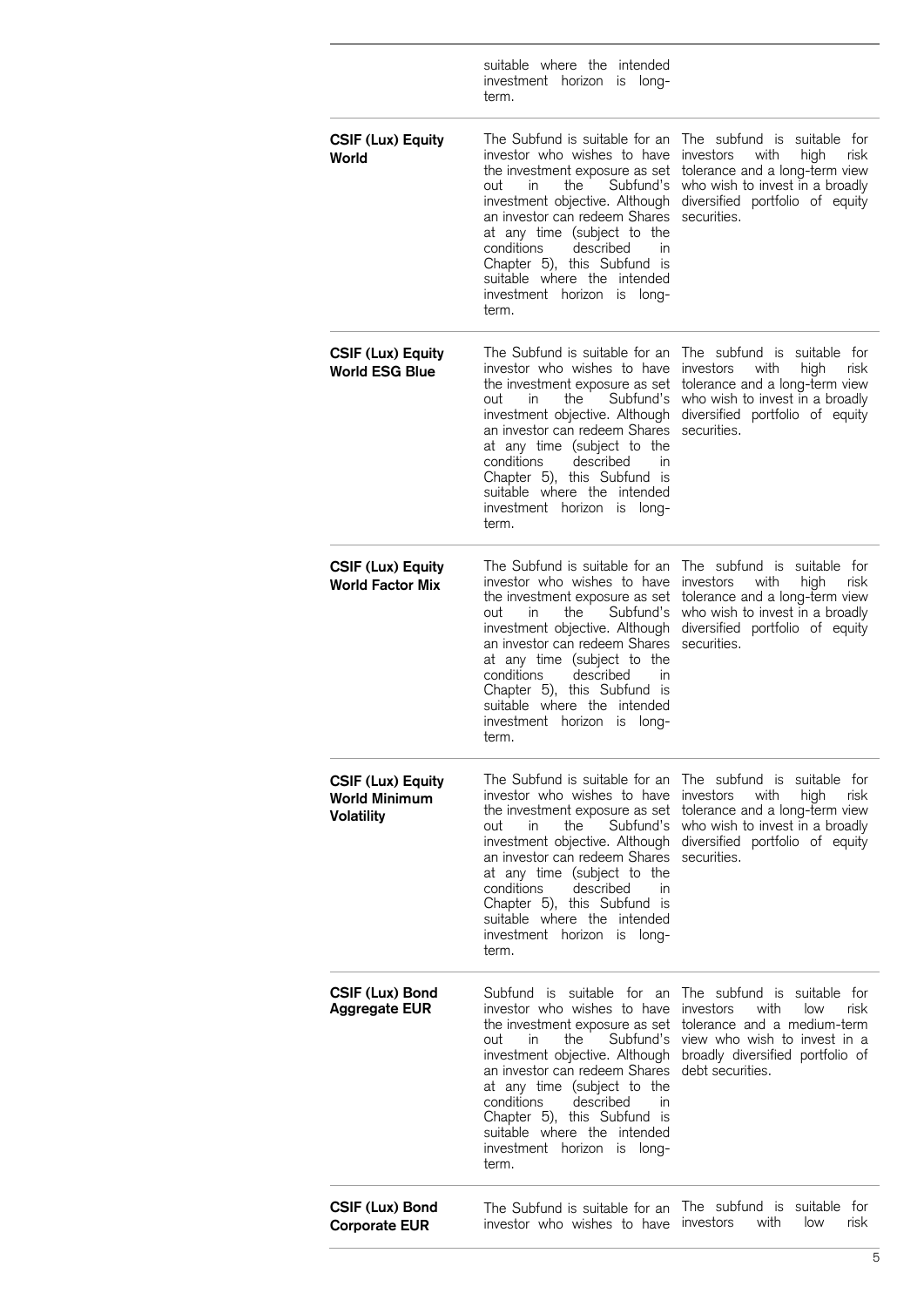|                                                              | the investment exposure as set<br>the<br>Subfund's<br>in.<br>out<br>investment objective. Although<br>an investor can redeem Shares<br>at any time (subject to the<br>conditions<br>described<br>in<br>Chapter 5), this Subfund is<br>suitable where the intended<br>investment horizon<br>is long-<br>term.                                                                                    | tolerance and a medium-term<br>view who wish to invest in a<br>broadly diversified portfolio of<br>debt securities.                                                                                                                 |
|--------------------------------------------------------------|-------------------------------------------------------------------------------------------------------------------------------------------------------------------------------------------------------------------------------------------------------------------------------------------------------------------------------------------------------------------------------------------------|-------------------------------------------------------------------------------------------------------------------------------------------------------------------------------------------------------------------------------------|
| CSIF (Lux) Bond<br><b>Corporate Global</b>                   | The Subfund is suitable for an<br>investor who wishes to have<br>the investment exposure as set<br>in.<br>the<br>Subfund's<br>out<br>investment objective. Although<br>an investor can redeem Shares<br>at any time (subject to the<br>conditions<br>described<br>$\mathsf{I}$<br>Chapter 5), this Subfund is<br>suitable where the intended<br>investment horizon is long-<br>term.            | The subfund is suitable for<br><i>investors</i><br>with<br>low<br>risk<br>tolerance and a medium-term<br>view who wish to invest in a<br>broadly diversified portfolio of<br>debt securities.                                       |
| CSIF (Lux) Bond<br>Blue                                      | The Subfund is suitable for an<br>Corporate Global ESG investor who wishes to have<br>the investment exposure as set<br>Subfund's<br>in.<br>the<br>out<br>investment objective. Although<br>an investor can redeem Shares<br>at any time (subject to the<br>conditions<br>described<br>in<br>Chapter 5), this Subfund is<br>suitable where the intended<br>investment horizon is long-<br>term. | The subfund is suitable for<br>investors<br>with<br>risk<br>low<br>tolerance and a medium-term<br>view who wish to invest in a<br>broadly diversified portfolio of<br>debt securities.                                              |
| CSIF (Lux) Bond<br><b>Corporate USD</b>                      | The Subfund is suitable for an<br>investor who wishes to have<br>the investment exposure as set<br>out<br>in<br>the<br>Subfund's<br>investment objective. Although<br>an investor can redeem Shares<br>at any time (subject to the<br>conditions<br>described<br>in<br>Chapter 5), this Subfund is<br>suitable where the intended<br>investment horizon is long-<br>term.                       | The subfund is suitable for<br>investors<br>with<br>low<br>risk<br>tolerance and a medium-term<br>view who wish to invest in a<br>broadly diversified portfolio of<br>debt securities.                                              |
| CSIF (Lux) Bond<br><b>Markets Local</b>                      | The Subfund is suitable for an<br>Government Emerging investor who wishes to have<br>the investment exposure as set<br>Subfund's<br>in.<br>the<br>out<br>investment objective. Although<br>an investor can redeem Shares<br>at any time (subject to the<br>conditions<br>described<br>in<br>Chapter 5), this Subfund is<br>suitable where the intended<br>investment horizon is long-<br>term.  | The subfund is suitable for<br>investors with medium risk<br>tolerance and a long-term view<br>who wish to invest in a broadly<br>diversitied<br>portfolio<br>ot<br>debt securities<br>government<br>within emerging markets.       |
| CSIF (Lux) Bond<br><b>Government Emerging</b><br>Markets USD | The Subfund is suitable for an<br>investor who wishes to have<br>the investment exposure as set<br>the<br>Subfund's<br>in<br>out<br>investment objective. Although<br>an investor can redeem Shares<br>at any time (subject to the<br>conditions<br>described<br>in<br>Chapter 5), this Subfund is                                                                                              | The subfund is suitable for<br>investors with medium<br>risk<br>tolerance and a long-term view<br>who wish to invest in a broadly<br>diversified<br>portfolio<br>οt<br>debt<br>government<br>securities<br>within emerging markets. |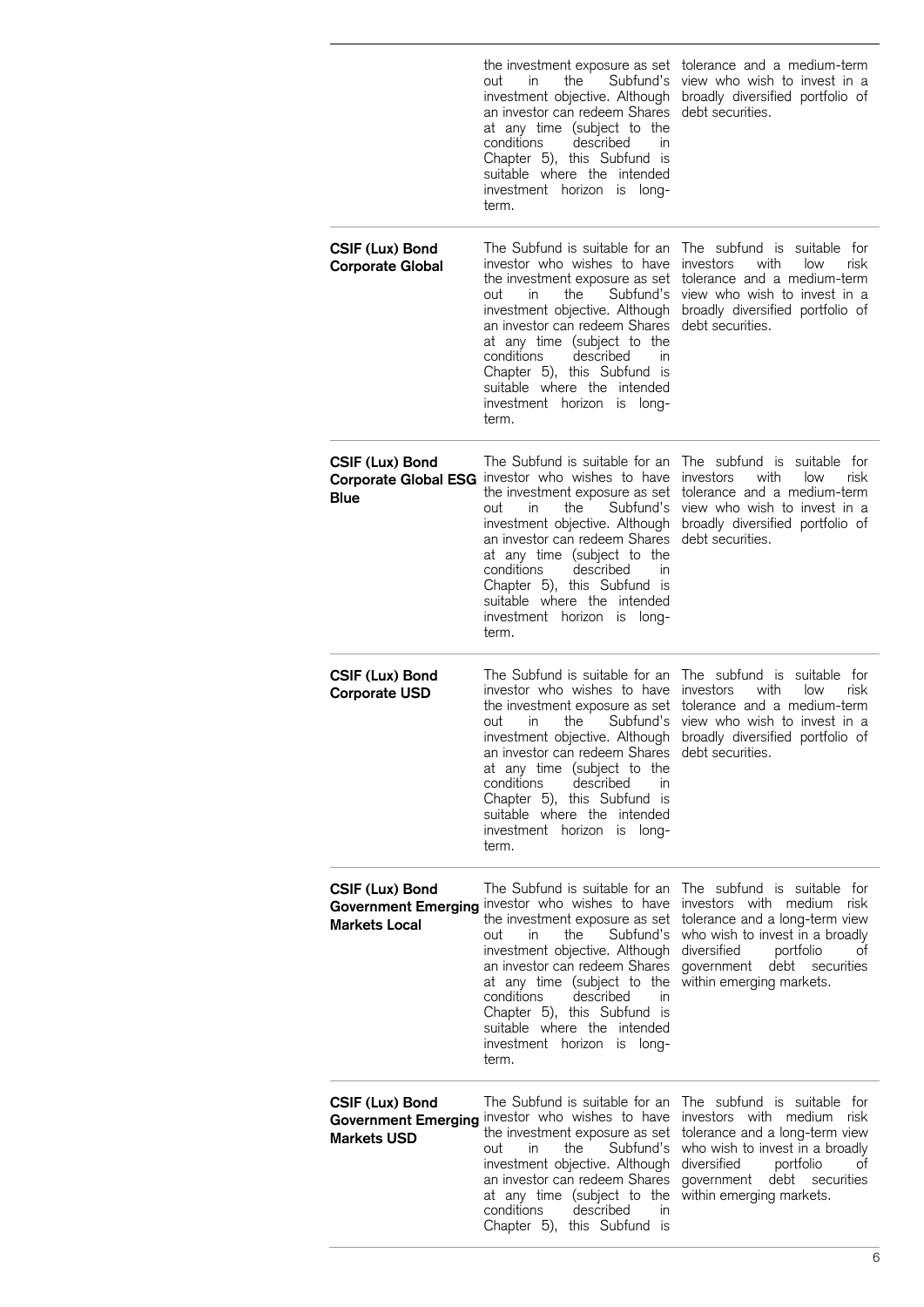|                                             | suitable where the intended<br>investment horizon<br>is long-<br>term.                                                                                                                                                                                                                                                                                                                             |                                                                                                                                                                                                       |
|---------------------------------------------|----------------------------------------------------------------------------------------------------------------------------------------------------------------------------------------------------------------------------------------------------------------------------------------------------------------------------------------------------------------------------------------------------|-------------------------------------------------------------------------------------------------------------------------------------------------------------------------------------------------------|
| CSIF (Lux) Bond                             | The Subfund is suitable for an<br>Government EUR Blue investor who wishes to have<br>the investment exposure as set<br>the<br>Subfund's<br>in<br>out<br>investment objective. Although<br>an investor can redeem Shares<br>at any time (subject to the<br>described<br>conditions<br>in<br>Chapter 5), this Subfund is<br>suitable where the intended<br>investment horizon is long-<br>term.      | The subfund is suitable for<br>investros<br>with<br>risk<br>low<br>tolerance and a medium-term<br>view who wish to invest in a<br>broadly diversified portfolio of<br>government debt securities.     |
| CSIF (Lux) Bond<br><b>Government Global</b> | The Subfund is suitable for an<br>investor who wishes to have<br>the investment exposure as set<br>out<br>the<br>Subfund's<br>in.<br>investment objective. Although<br>an investor can redeem Shares<br>at any time (subject to the<br>conditions<br>described<br>in<br>Chapter 5), this Subfund is<br>suitable where the intended<br>investment horizon<br>long-<br>IS<br>term.                   | The subfund is suitable for<br>investors with<br>medium<br>risk<br>tolerance and a long-term view<br>who wish to invest in a broadly<br>diversitied<br>portfolio<br>оt<br>government debt securities. |
| <b>Bond Global Blue</b>                     | CSIF (Lux) Bond Green The Subfund is suitable for an<br>investor who wishes to have<br>the investment exposure as set<br>Subfund's<br>in<br>the<br>out<br>investment objective. Although<br>an investor can redeem Shares<br>at any time (subject to the<br>conditions<br>described<br>in<br>Chapter 5), this Subfund is<br>suitable where the intended<br>investment horizon<br>is long-<br>term. | The subfund is suitable for<br>with<br>investors<br>low<br>risk<br>tolerance and a medium-term<br>view who wish to invest in a<br>broadly diversified portfolio of<br>debt securities.                |

II. Notice is hereby given to the Shareholders of the Fund that following their acquisition by the London Stock Exchange Group (LSEG), Citi's fixed income indexes have been rebranded with new names and accordingly, the name of the benchmark index of the following subfunds (for the purpose of this section, the "**Subfunds**") shall be amended as follows:

| Subfund                                     | Old Benchmark Name                                               | New Benchmark Name                                             |
|---------------------------------------------|------------------------------------------------------------------|----------------------------------------------------------------|
| CSIF (Lux) Bond                             | Government EUR Blue Bond Index<br>Government EUR Blue Bond Index | FTSE EMU Government Bond<br>Index                              |
| CSIF (Lux) Bond<br><b>Government Global</b> | Index                                                            | CGBI World Government Bond FTSE World Government Bond<br>Index |

III. Notice is hereby given to the Shareholders of the subfund CSIF (Lux) Equity Emerging Markets Minimum Volatility (for the purpose of this section, the "**Subfund**") that the Board of Directors has decided to amend the investment principles of the Subfund to allow investments in equity-type securities such as American Depositary Receipts (ADRs), Global Depositary Receipts (GDRs) and Global Depositary Shares (GDS).